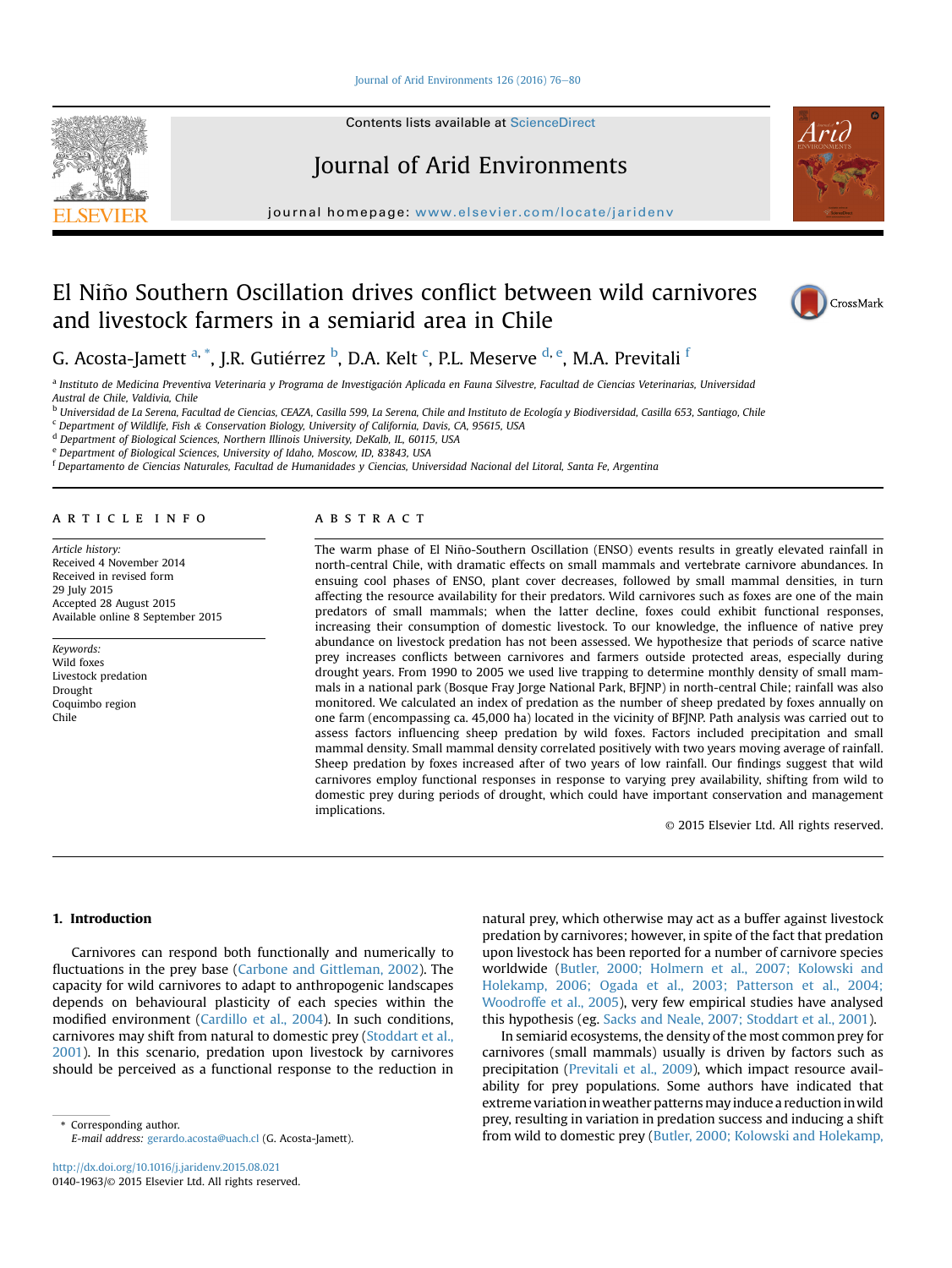[2006; Patterson et al., 2004; Woodroffe and Frank, 2005](#page-3-0)). At least some studies have documented that wild carnivores are more likely to attack livestock during the dry season or during years of drought ([Butler, 2000; Patterson et al., 2004; Sacks and Neale, 2007](#page-3-0)).

The north-central region of Chile is semiarid and highly dependent on rainfall. In this area, large rainfall events that occur during the warm phase of the El Niño Southern Oscillation (ENSO) result in increased primary productivity, especially by ephemerals (Gutiérrez et al., 2000; Meserve et al., 2003). Following this vegetative response, small mammal numbers increase in response to the abundance of food resources ([Meserve et al., 2003\)](#page-4-0), and predators subsequently increase as well [\(Farías and Jaksic, 2007;](#page-4-0) [Previtali et al., 2009](#page-4-0)).

North-central Chile supports a number of terrestrial predators, including one skunk (the chingue, Conepatus chinga), a mustelid (the quique, Galictis cuja), two wild felids (the colocolo, Leopardus colocolo, and the puma, Puma concolor), and two wild canids (the culpeo, Lycalopex culpaeus, and chilla, L. griseus). Most of these species are rare or at best uncommon and very localized; the two foxes are locally or regionally common. The culpeo is the larger of these and weighs between 4 and 14 kg while the chilla fox weighs between 2 and 5 kg (Jiménez and Novaro, 2004). These foxes are opportunistic predators that hunt prey according to their availability in the environment, consuming mainly small mammals ([Johnson and Franklin, 1994](#page-4-0)) and occasionally livestock species in areas near human settlements [\(Gonz](#page-4-0)ález del Solar and Rau, 2004; [Pía et al., 2003](#page-4-0)). Likely reflecting size-dependent hunting abilities, chillas mainly forage on poultry, while culpeos can hunt on larger animals such as lambs and goats [\(Gonz](#page-4-0)ález del Solar and Rau, 2004; Jiménez and Novaro, 2004).

Across four regions of Chile farmers reported that they lost about 10% of their sheep and lambs to predation by wild carnivores (mainly puma and culpeo fox) [\(Acosta-Jamett et al., 2014\)](#page-3-0). Understanding whether this conflict is increased during different seasons or years, such as during droughts, would be useful to promote measures to avoid the attack of wild carnivores on livestock and thus help farmers to reduce their economic losses. We posit that wild carnivores living in an anthropogenic landscape may be more affected by climate-related nutritional restrictions than animals living in more natural areas, and may be more likely to attack livestock [\(Pía et al., 2003\)](#page-4-0).

If the above proposition is true then human-wildlife conflict, in the form of predation on livestock, is expected to vary temporally in semiarid regions of north-central Chile, in turn reflecting on the dependence of wildlife in this region on precipitation driven by the ENSO phenomenon. We predict that during periods of prolonged droughts, when small mammal abundance is extremely low, foxes would search for alternative prey, such as exotic mammals (e.g., rabbits, rats), refuse, and livestock. In contrast, in wetter years, predation pressure on livestock would be attenuated as foxes resume foraging on native prey. Given this background, we tested for a link between rainfall and/or prey on reports of livestock predation in a semiarid environment in the Coquimbo Region of Chile. We focus our attention on culpeo foxes as they are one of the most important predators on goats and sheep in Chile ([Acosta-Jamett](#page-3-0) [et al., 2014](#page-3-0)), and they are widespread throughout this region.

#### 2. Methods

#### 2.1. Study area

The study area is the Coquimbo Region in north-central Chile (71 $\degree$  12' to 71 $\degree$  40' W, 29 $\degree$  58' to 30 $\degree$  39' S), comprising about 1600 km2 and including Bosque Fray Jorge National Park (BFJNP) with a surface of 9959 ha and the "El Tangue" ranch, a private land of nearly 45,000 ha situated 25 km north of the park ([Fig. 1](#page-2-0)). Historically, the vegetation of much of the region was a thorn shrub community characterized by spiny drought-deciduous and evergreen shrubs, with a herbaceous understory [\(Gajardo, 1994\)](#page-4-0); however, except for within BFJNP, most of this has been replaced by badly overgrazed shrubland and plantations of exotic Atriplex spp. planted to ameliorate erosion and restore shrub cover.

The climate is arid mediterranean, with a mean annual precipitation of  $122.6 \pm 91.8$  mm ( $\pm 1SE$ ) in BFJNP, 90% concentrated in the winter months (May–September). Precipitation patterns in the area show a periodicity of approximately  $3-4$  years which is thought to be associated with the ENSO phenomenon ([Dillon and](#page-4-0) [Rundel, 1990](#page-4-0)).

#### 2.2. Data collection

#### 2.2.1. Precipitation.

Rainfall data for the period 1990-2005 was obtained from a meteorological station existing at FJNP and managed by the University of La Serena (e.g. [Gutierrez et al., 2010](#page-4-0)). Monthly data was only recorded from 1999 onward, therefore we used these data to calculate annual rainfall. Previous studies have reported small mammals density increasing during and after years of high rainfall ([Meserve et al., 2003](#page-4-0)), therefore we calculated a two-year moving average of rainfall for assessing its effect on small mammal density and sheep predation.

## 2.2.2. Small mammal density

Small mammals were monitored monthly from 1990 until 2005 in the park, using four  $5 \times 5$  trapping grids with 15 m intervals (hence, 0.56 ha) and two live traps/station (For further details see [Meserve et al., 1996, 2003; 1999](#page-4-0)). Small mammals were surveyed for four days and nights per month on each grid, and all captured animals were marked with ear tags or leg bands with a unique numbered and released at the point of capture. The average minimum number known alive (MNKA) of small mammals per year was calculated by adding the MNKAs calculated for each sampling period (all species combined) in a year and diving the result by 12. MNKA was justified in this system as mean monthly trappability for most species exceeds 90%.

## 2.2.3. Predation on livestock

We obtained data on the numbers of sheep raised annually and the numbers of animals reported to be killed by carnivores in the El Tangue ranch ([Fig. 1](#page-2-0)). These data spanned the period  $1990-2005$ . The causes of loss were assigned to either predation by "dogs", "fox" or "puma" when signs of predation of these carnivores were found. In such cases, the species of predator was identified via analysis of footprints around the kill (see [Acosta and Simonetti,](#page-3-0) [1999\)](#page-3-0) and the wounds on the carcass.

Because Chile has no program for financial compensation to farmers losing livestock to wild carnivores there was no apparent incentive for exaggerating or fabricating claims; the only purpose of the records on causes of mortality was to register the disappearance/death of sheep and thus reduce the animal losses from the ranch inventory. We calculated a livestock predation index (LPI) using the data on sheep reported to be killed by wild carnivores using the formula:

$$
LPI = \frac{a}{(b+c)/2} \times 100
$$

where,  $a$  is the number of sheep killed by foxes each year,  $b$  is the number of sheep at the beginning of the year and c the number of sheep at the end of the year.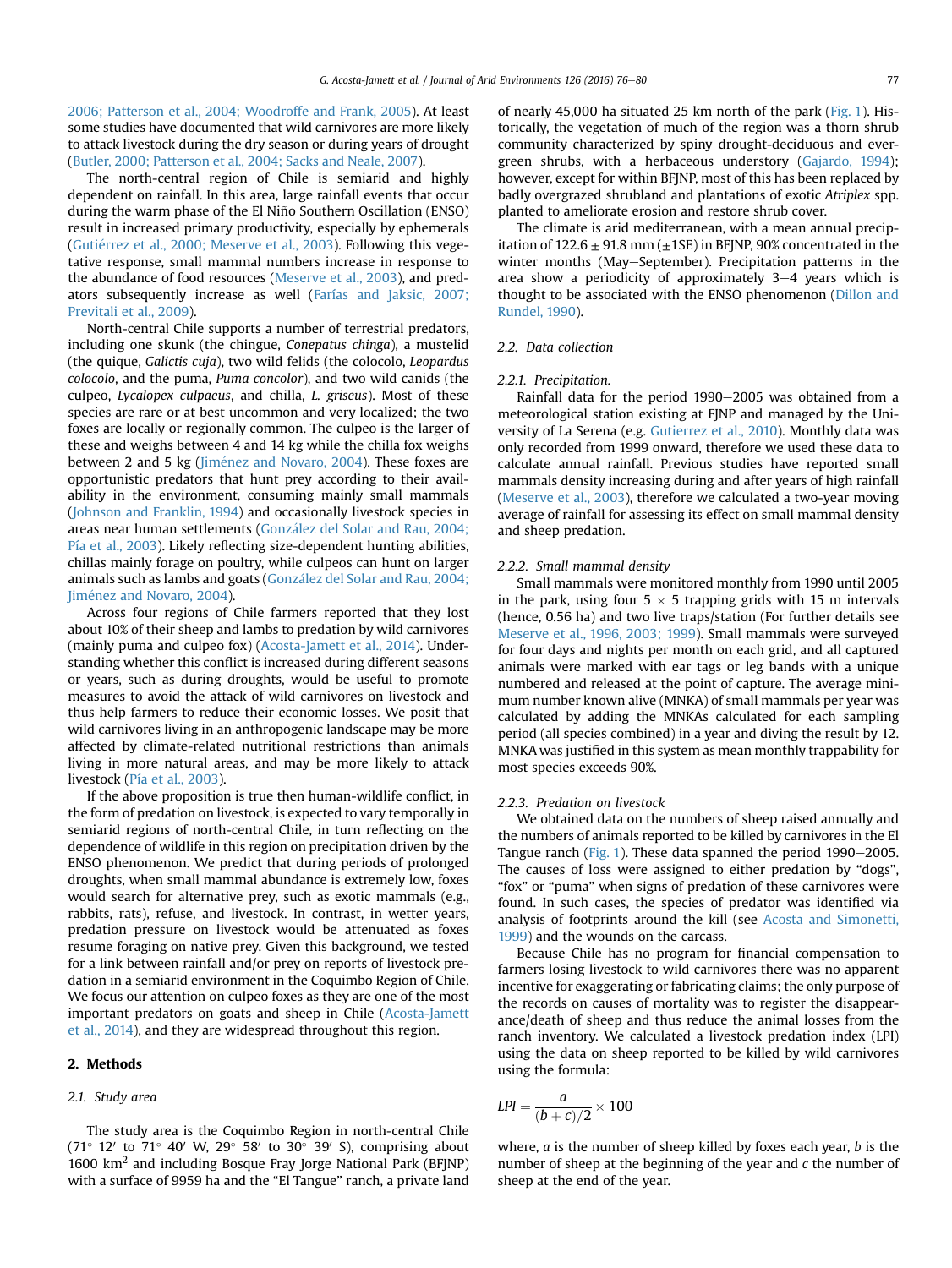<span id="page-2-0"></span>

Fig. 1. Map of the study area showing Coquimbo region of Chile in gray (right), and in pale gray "El Tangue" ranch and in dark gray Bosque Fray Jorge National Park. Small dots show towns in the area. Two large cities, Coquimbo and Ovalle, are also shown (left).

#### 2.2.4. Statistical analyses

We applied a path analysis for accounting for direct and indirect effects of rainfall and small mammals density on sheep predation index in the period 1990-2005. This analysis was carried out in Stata 11.0.

# 3. Results

Rainfall varied markedly over the duration of our study, exceeding 300 mm during El Nino years and falling below 50 mm ~ during many dry or La Niña years (Fig. 2a). Seven species of small



Fig. 2. Variation on the average annual rainfall (in numbers) recorded at the Bosque Fray Jorge National Park (gray bars), temporal variation of average number of small mammals known alive per trapping grid in the FJNP (circle) and temporal dynamic of fox predation on sheep (triangle) are shown.

mammals have been captured in our long-term sampling in Fray Jorge. This includes six species of rodents (Abrocoma bennettii, Abrothrix longipilis, Abrothrix olivacea, Octodon degus, Oligoryzomys longicaudatus and Phyllotis darwini) and one marsupial (Thylamys elegans). The three most abundant species at Fray Jorge are A. olivacea, O. degus, and P. darwini ([Meserve et al., 2011\)](#page-4-0). Small mammal populations fluctuated markedly, with high densities recorded following periods of high precipitation (Fig. 2).

At the El Tangue ranch, numbers of sheep fluctuated between  $7307-11,429$  during the period  $1990-2005$ . Livestock predation also varied markedly (Fig. 2), but a total of 7416 sheep were reported as "lost". Whereas just over half of these animals  $(50.5 \pm 0.8%)$  were recorded as "presumably stolen," the remainder  $(49.5 \pm 0.8\%)$  was attributed to predation. Most losses due to predation were reported to be due to predation by culpeo foxes (Pseudalopex culpaeus) (57.4  $\pm$  1.2%), followed by dogs (32.2  $\pm$  1.1%) and pumas (*P. concolor*) (10.4  $\pm$  0.9%).

The density of small mammals was strongly associated with a moving average of current and previous year precipitation ( $\beta$  = 0.897, p < 0.001). Sheep predation by foxes at El Tangue exhibited no direct correlation with rodent density ( $\beta = -0.218$ ,  $p > 0.05$ ) and the two-years moving average of rainfall showed a nearly significant direct negative correlation with sheep predation  $(\beta = -0.399, p = 0.07)$ . The total effect ( $\beta = -0.595$ ) in this causal path explaining sheep predation through direct and indirect effects of rainfall and rodents indicate an increase of predation influenced by reduction in rainfall [\(Table 1](#page-3-0)).

#### 4. Discussion

The ecosystem within the FJNP is strongly dependent upon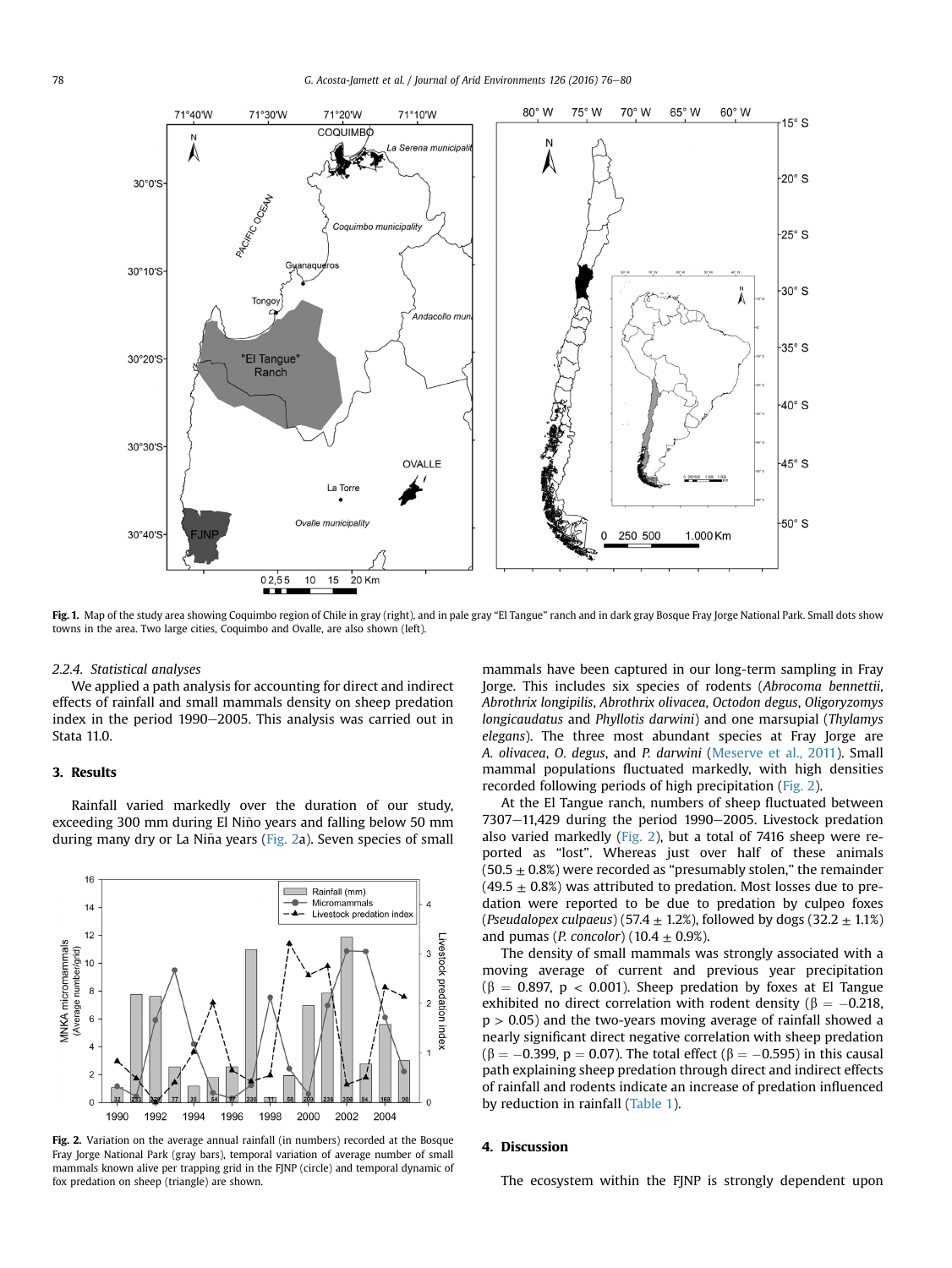#### <span id="page-3-0"></span>Table 1

Path model of the effect of two-years moving average rainfall and rodent density on sheep predation indicating direct and indirect coefficients.

|                                  |                     | Causal effects       |                                      |                      |
|----------------------------------|---------------------|----------------------|--------------------------------------|----------------------|
| Outcome                          | Determinant         | Direct               | Indirect                             | Total                |
| Rodent<br>$R^2 = 0.805$          | Rainfall            | $0.897$ <sup>a</sup> | $\overline{\phantom{a}}$             | 0.897                |
| Sheep predation<br>$R^2 = 0.260$ | Rainfall<br>Rodents | $-0.399$<br>$-0.218$ | $-0.196$<br>$\overline{\phantom{a}}$ | $-0.595$<br>$-0.218$ |

Direct effect significant at the 0.05 level.

precipitation, which produces an increase in primary productivity. Here and elsewhere, small mammal populations presented a positive delayed numerical response to rainfall ([Previtali et al., 2009\)](#page-4-0), indicating that small mammal populations increase after high rainfall event, which, in this area typically occur during El Nino~ events ([Díaz and Markgraf, 2000; Meserve et al., 2011](#page-4-0)).

Although the effect of rainfall variables has been previously reported for ephemeral vegetation (Gutiérrez and Meserve, 2003), rodent species ([Meserve et al., 2011; Previtali et al., 2009](#page-4-0)) and predators ([Jaksic, 1997](#page-4-0)), in the Coquimbo Region, to our knowledge, no previous studies have linked an increase in livestock predation in the surroundings of a protected area following reduction in prey during dry years. As rains in this region are largely driven by the ENSO phenomenon, and this is a principal environmental force worldwide ([Kovats et al., 2003](#page-4-0)), these data suggest a previously unappreciated consequence that may have implications well beyond Fray Jorge or even Chile.

Interestingly, we did not find the predicted increase in sheep predation following reduction in native prey availability. We suspect that the lack of direct correspondence with small mammal abundance is readily explained. Data for small mammals comes from inside a protected area whereas data on livestock predation are obtained from an area where natural vegetation has been greatly modified. Moreover, data on small mammal abundance at El Tangue is limited, precluding a direct connection between prey density and livestock predation. However, unpublished data documented that El Tangue has dramatically lower small mammal abundances and diversity than our study site in Fray Jorge, at least over a 1-year period. Nevertheless, data from Fray Jorge documents a clear relationship between rainfall and small mammal abundance, and our data at El Tangue suggest that sheep predation is inversely related to the two-year moving-average of rainfall as recorded at Fray Jorge; more predation occurred after periods of drought, which strongly implicates a connection with native prey abundance when indirect effects are included in our path model. The results presented here are consistent with previous studies in arid and semiarid environments in which trophic webs are regulated by bottom-up processes (or shifting bottom-up and topdown; [Meserve et al., 2003\)](#page-4-0), reflecting limits in food resources that are driven by precipitation [\(Holmgren et al., 2001, 2006;](#page-4-0) [Marshal et al., 2002; Meserve et al., 2003; Pace et al., 1999\)](#page-4-0).

Relatively little work has been conducted on culpeo fox behaviour in this region. However, [Salvatori et al. \(1999\)](#page-4-0) documented a decline in relative abundance of foxes during a drought in the early 1990s; presumably these foxes emigrated from the park. Whether these animals searched for alternative prey is unknown, but if natural prey is scarce predation on livestock could be a result of this. Research elsewhere has suggested that low density of wild prey can induce wild carnivores to shift alternate (domestic) prey ([Meriggi and Lovari, 1996; Stoddart et al., 2001; Vos, 2000;](#page-4-0) [Woodroffe et al., 2005](#page-4-0)) in areas where livestock is present [\(Pía](#page-4-0) [et al., 2003\)](#page-4-0). Furthermore, predation on livestock may be negatively correlated with the consumption of wild prey [\(Sacks and](#page-4-0)

[Neale, 2002, 2007\)](#page-4-0). Further research on the spatio-temporal dynamics of fox populations at Fray Jorge would be helpful to better understand this dynamic.

What makes the current study interesting is the apparent indirect linkage between livestock predation and climate. Whereas changes in intensity of livestock predation by carnivores has been reported from many regions (eg. Butler, 2000; Patterson et al., 2004) few studies have related this dynamic to changes in climate. In east-central Africa high predation occurs during the dry season, presumably because resident carnivores depredate more upon resident livestock when native ungulates migrate following the vegetation rise (Butler, 2000). Moreover, during drought, carnivores have higher opportunities to predate upon livestock because both predators and prey spend most of their time near the few remaining water resources where opportunities for predation are more prevalent ([Kays and Patterson, 2002; Patterson et al.,](#page-4-0) [2004\)](#page-4-0). The same pattern of increasing predation upon livestock after rainfall reduction was found in fragmented forests in northern Mato Grosso (Brazil) by jaguars (Panthera onca) and pumas (Puma concolor) [\(Michalski et al., 2006\)](#page-4-0) and also by pumas in Venezuela ([Polisar et al., 2003\)](#page-4-0). However, wild carnivores generally do not predate selectively on livestock, since they tend to predate in proportion to their availability [\(Sacks and Neale, 2002, 2007](#page-4-0)), which could be the case in this study, where a high predation by wild foxes could be occurring during dry years in areas with high abundance of livestock such as within El Tangue. Our results support.

suggestion that native prey serve to buffer livestock from predation, and suggest that management strategies to reduce the human-wild carnivores conflict should be directed to maintaining viable populations of native prey, while allocating efforts towards livestock protection during periods of droughts, which could help to minimize the economic impact of wild carnivores on farmers (Acosta-Jamett et al., 2014).

## 5. Acknowledgements

We gratefully acknowledge the participation of many people in the fieldwork. In particular, we thank all our past technicians and consultants who have given generously of their time and efforts to the project. We especially note the important early contributions of B.K. Lang to the development of field methodology and data handling, aspects so crucial to a project of this scale. We are very appreciative of the generosity of personnel from El Tangue, who provide data that were fundamental to this effort. Also, we thank the personnel and administration of the Corporación Nacional Forestal for their permission to use Fray Jorge as a living laboratory. Financial support has been provided by several grants from the United States National Science Foundation and Fondo Nacional de Desarrollo Científico y Tecnológico (FONDECYT) Chile, including most recently NSF-LTREB DEB 1456729 to DAK and PLM and FON-DECYT 1070808 to JRG. Additional support has come from the Instituto de Ecología y Biodiversidad, part of the Millennium Scientific Initiative. Additionally, we acknowledge the support of Mr. Julio Bonilla who provided logistical support and provided access to the database of the El Tangue ranch for which we are most grateful.

#### References

- [Acosta, G., Simonetti, J.A., 1999. Guía de huellas de once especies de mamíferos del](http://refhub.elsevier.com/S0140-1963(15)30045-8/sref1) [bosque templado chileno. Bol. del Mus. Hist. Nat. \(Chile\) 48, 19](http://refhub.elsevier.com/S0140-1963(15)30045-8/sref1)-[27.](http://refhub.elsevier.com/S0140-1963(15)30045-8/sref1)
- [Acosta-Jamett, G., Corti, P., Aleuy, A., Espinoza, A., Quevedo, P., 2014. Estudio de](http://refhub.elsevier.com/S0140-1963(15)30045-8/sref2) [percepci](http://refhub.elsevier.com/S0140-1963(15)30045-8/sref2)ón confl[icto ganadería-depredadores en las regiones de Arica y Par-](http://refhub.elsevier.com/S0140-1963(15)30045-8/sref2)inacota, Coquimbo, Araucanía y Aysén. Univ. Austral. Chile 26–[27. Valdivia \(in](http://refhub.elsevier.com/S0140-1963(15)30045-8/sref2) [Spanish\).](http://refhub.elsevier.com/S0140-1963(15)30045-8/sref2)
- [Butler, J.R.A., 2000. The economic costs of wildlife predation on livestock in Gokwe](http://refhub.elsevier.com/S0140-1963(15)30045-8/sref3) [communal land, Zimbabwe. Afr. J. Ecol. 38, 23](http://refhub.elsevier.com/S0140-1963(15)30045-8/sref3)-[30](http://refhub.elsevier.com/S0140-1963(15)30045-8/sref3).
- [Carbone, C., Gittleman, J.L., 2002. A common rule for the scaling of carnivore](http://refhub.elsevier.com/S0140-1963(15)30045-8/sref4)